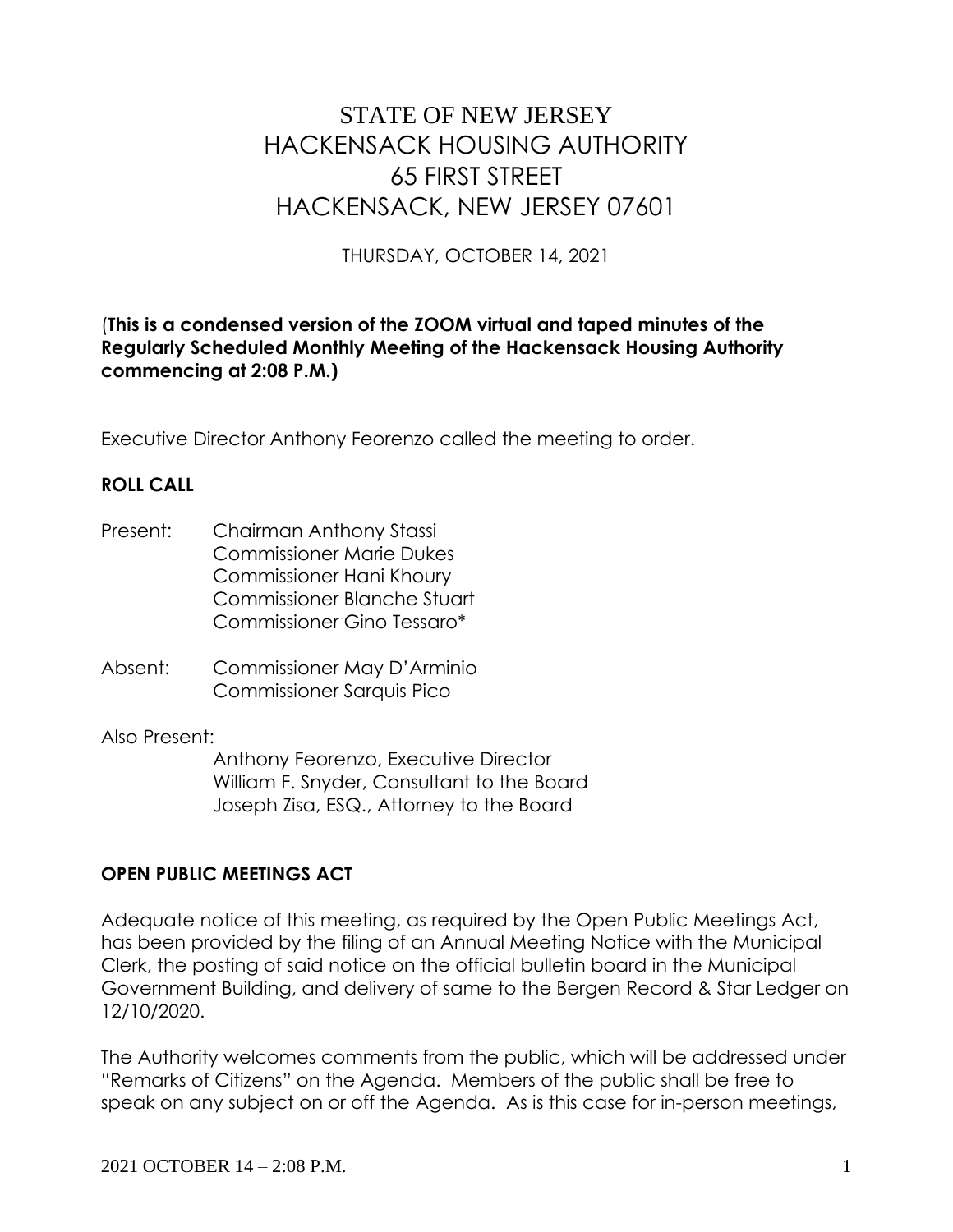all speakers will be limited to five (5) minutes. Members of the public shall be muted until public discussion, at which time they may ask to be recognized.

Please do not speak out of turn or disrupt the meeting. Disruptive conduct includes sustained inappropriate behaviors, such as, but not limited to shouting, interruption and use of profanity"

## **FLAG SALUTE – recited by all those on Zoom.**

## **APPROVAL OF PREVIOUS MEETING MINUTES – September 9, 2021**

Motion to approve made by Chairman Stassi; 2nd by Commissioner Khoury.

VOTE: AYES/All Present Commissioners (5)\* Absent: D'Arminio/Pico

(Commissioner Tessaro left Zoom meeting at this point.)

#### **RESOLUTION #2021-19 – APPROVAL OF COMPUTER HARDWARE & SOFTWARE MAINTENANCE CONTRACT**

Last meeting contract awarded to Gibson to maintain HHA computers if there is an issue. Staff brought to attention of ED Ferraro there were more items that need to be taken into consideration for this RFP. Documents sent to all Commissioners we listed 23 items that have to be addressed instead of just one hourly rate. Letter sent to Gibson saying we were withdrawing and rebidding; sent RFP to him. Gibson came back this past Tuesday with his bid and another bid received. Mr. Snyder went over RFP with ED Feorenzo. ED Feorenzo requested Mr. Zisa be with him when bids were opened and another employee as a witness. Mr. Zisa agreed.

Bids came back with Mastech, currently doing our computers now, at \$2,236/month with an annual bid of \$26,832. Other bidder/Gibson – came back at \$3,285/month with annual bid of \$39,429. ED Feorenzo requesting Resolution 2021- 19 be approved and award contract to Mastech, LLC.

Motion to approve Mastech, LLC as computer & software maintenance company made by Commissioner Stuart; second by Chairman Stassi.

VOTE: AYES/All Present Commissioners (4) Absent: D'Arminio/Pico/Tessaro

## **CORRESPONDENCE – part of RFP bid**

## **PAYMENT OF CLAIMS**

Motion to approve payment of claims for October 2021 made by Chairman Stassi; 2nd by Commissioner Stuart.

2021 OCTOBER 14 – 2:08 P.M. 2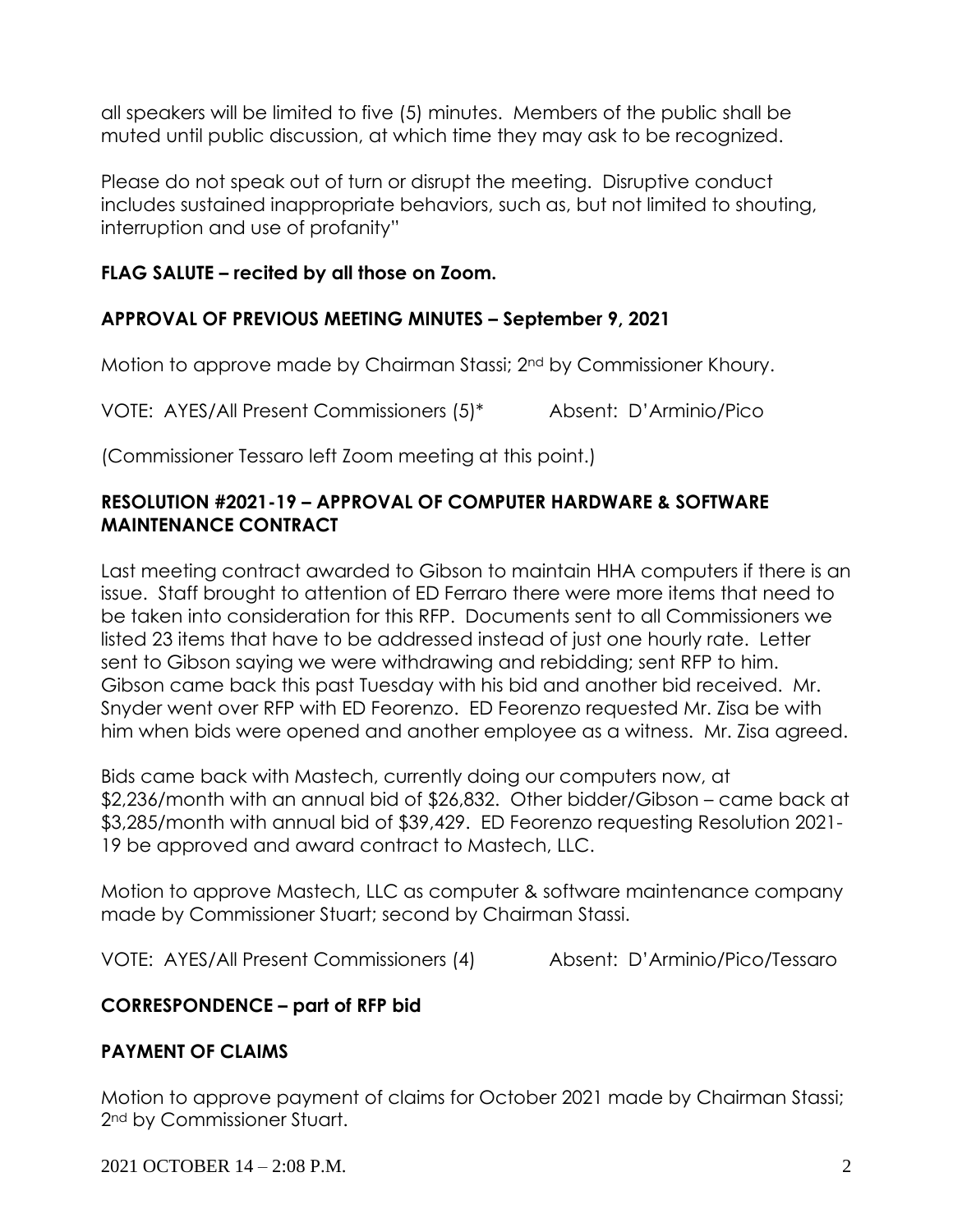#### **MANAGEMENT REPORT & UNFINISHED BUSINESS**

Good news: Between Commissioner Stuart and New Hope Baptist Church, Hackensack, on Thursdays Commissioner Stuart arranged to have 100 meals delivered to 65 First Street for next five months every Thursday between 5:30 to 7:30 PM for seniors. Two weeks in a row are already done. First week all seniors came down; ED Feorenzo met Dave here; paying Dave 2 hours overtime every Thursday to do this. All meals went out. Last week perhaps 20 came down; Dave and another tenant went door-to-door handing out meals to all tenants. This week tenants were reminded that there will be meals again. Some took 2 meals for two different evenings. ED Feorenzo thanked Commissioner Stuart and whoever else donated meals; seniors are very appreciative. Meal consisted of chicken, fresh vegetables too. Commissioner Stuart added someone else took 100 down to Kansas Street and another person took them over to 164 and 175, and they are given out. Basically, all senior buildings now are receiving meals. ED Feorenzo received phone call from Pastor of New Hope Baptist Church, they came last Sunday to Kansas Street and Carmine helped from 5:30-7:30 PM; doing the same thing for next few months. This Sunday we will go to 164 Beech and 175; each Sunday buildings will be rotated until program is no longer available. Seniors are very happy and meals are very good. Commissioner Stuart said most are from restaurants in Ridgewood. HHA has money in budget to pay men overtime to help out with this. All Commissioners thanked Commissioner Stuart.

MEETING SCHEDULES: We are still doing remote via Zoom. This virus could be more contagious when it gets colder. Meeting schedule will be set up in December and send to Start Ledger and bring to City Hall. Question is: do we continue 2 PM January, February, March and then take a look – do we go back to regular meetings or keep 2 PM for 5 more months. Asking for input from entire Board. Mr. Zisa said keep at 2 PM, easy for everyone. Commissioner Khoury concurred. ED Feorenzo worried about variant getting worse; Mr. Zisa and Commissioner Khoury agreed. No meeting in November. Commissioners Stuart and Dukes agreed also.

(Commissioner Tessaro joined Zoom meeting again at this point: 2:20 PM)

## **CORRESPONDENCE**

ED Feorenzo received phone call from a tenant; then Mr. Zisa became involved. Mr. Zisa: We believe, a woman was allowing people to live in her apartment for extended periods of time. Also left her laundry in laundry room for days at a time. Letter sent out putting her on notice of this; also speaking to her on telephone. First thing said was HHA discriminating against her. She wants to go to HUD, possible law suit against me (Mr. Zisa) since he sent the letter and ED Feorenzo as he's